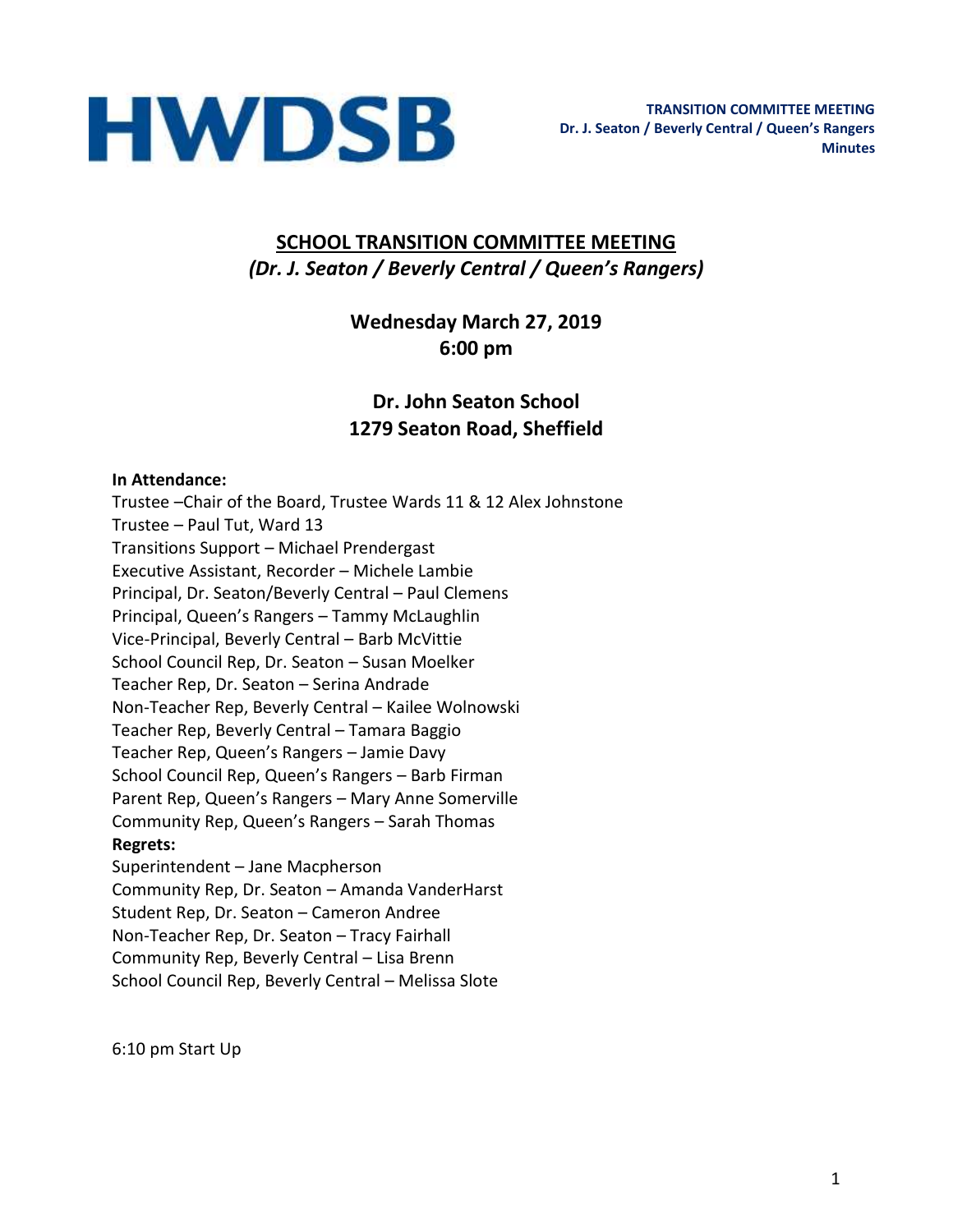### **1. Welcome and Introductions**

- Former Superintendent Michael Prendergast, presently in the role of Transition Support chaired tonight's meeting, as Superintendent Jane Macpherson was unable to attend due to a conference
- Mr. Prendergast shared the Land Acknowledgement, and thanked the Committee for their flexibility in rescheduling this meeting that was cancelled on February 13<sup>th</sup>due to inclement weather resulting in the closure of all HWDSB buildings
- Michael Prendergast introduced the Chair/Trustee Alex Johnstone, Trustee Paul Tut and Principals, including members of the Transition Committee representing Dr. Seaton, Beverly Central and Queen's Rangers school communities
- Greetings were also extended to the school community members sitting in the "gallery", as they are always welcome to listen, but do not participate in the Transition Committee's discussions
- Minutes from these Transition Committee meetings will be posted on the Board's website

### **2. Information Shared by Staff - Slide Presentation**

- Michael Prendergast presented slides that reviewed: Transition Planning; Transition Committee; Map of the Ancaster/Copetown Transitions; Site Plans; Facility highlights; Build Update; Naming of Schools Process; School Closing Ceremonies/Celebrations; and **Transportation**
- Beverly Central, Dr. John Seaton and Queen's Rangers will close in June 2019 and students will temporarily attend the closed Beverly Central and Dr. Seaton (two campuses of the new school), until the construction of the new school is complete
- Please visit the Construction Updates section on the HWDSB's website for updates and more information about school consolidation plans: **http://www.hwdsb.on.ca/about/school-renewal/construction/**

# **Transition Planning & Transition Committee**

- ➢ In order to prepare for an effective transition, when the Board of Trustees' decision is consolidation, closure or a major program relocation, the following school year is used for planning and implementation of the Board's decision
- $\triangleright$  A separate advisory group called a Transition Committee is created to formulate plans at the school level that supports all students, staff, and families to ensure a smooth and successful transition
- ➢ Transition Committees are led by the Superintendent of Student Achievement in partnership with the affected schools' administration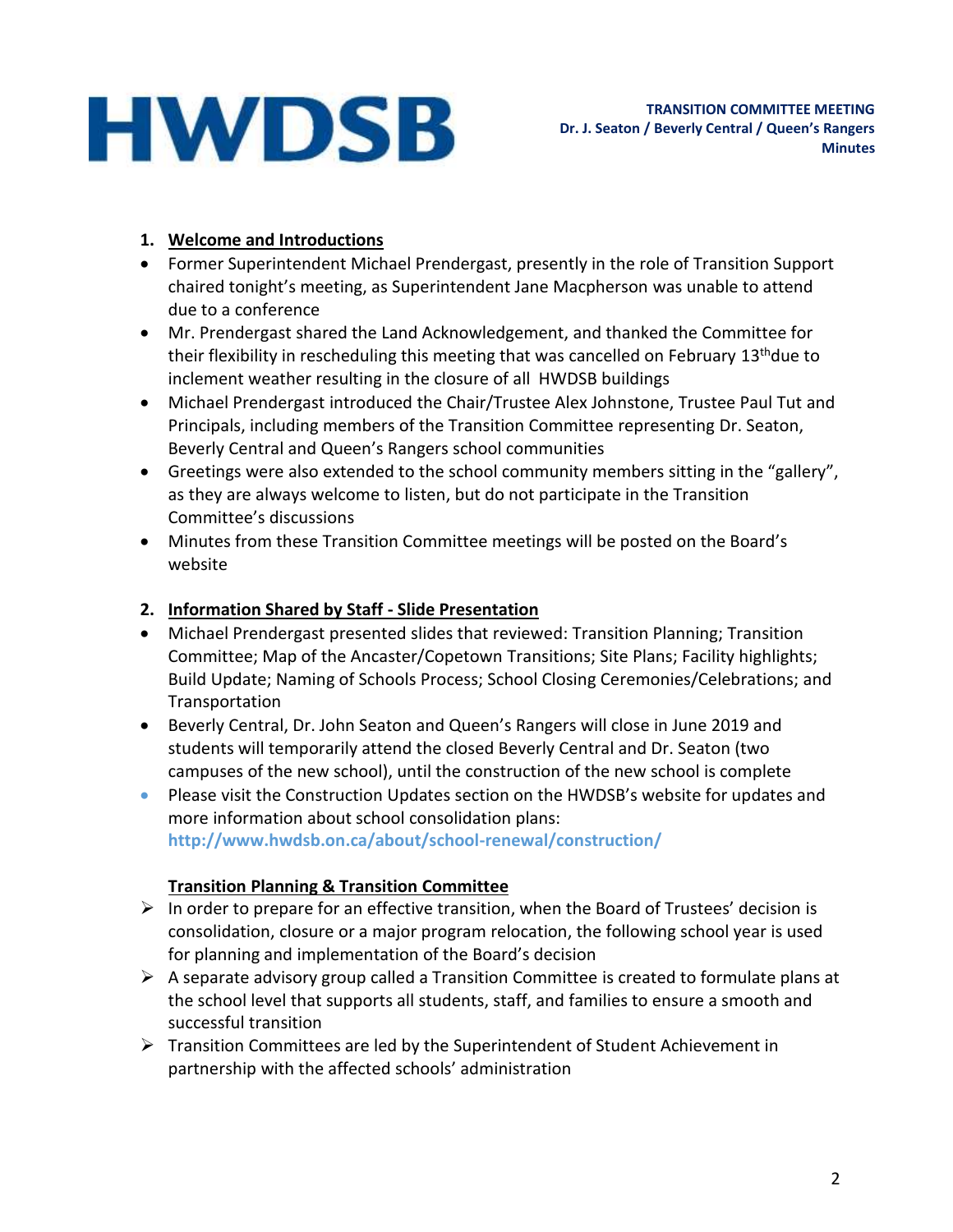$\triangleright$  Transition Committees typically have 3-4 meetings prior to the commencement of the planned transition

### **Transition Maps – Ancaster/Copetown Transitions**

The presentation includes an Ancaster Transition map that shows the new school boundaries and the co-ordination of school closure and consolidation planned for Ancaster over the months/years ahead. As can be seen in the map from the PowerPoint.

### ➢ **Zone 1**

- ➢ Zone 1 Dr. John Seaton and Queen's Rangers' students attend the Dr. John Seaton building until they move to the new school on the Beverly Community centre site when it opens
- ➢ Beverly Central students remain at the Beverly Central building, until they move to the new school on the Beverly Community centre site when it opens
- $\triangleright$  For 2019-20, Grade 8 students will be given the option of continuing to attend the school on the Ancaster Senior/Fessenden site or Dr. John Seaton

# ➢ **Zone 2**

- ➢ All students attend Spencer Valley
- $\triangleright$  For 2019-20, students will be given the option of continuing to attend the CH Bray holding (Queen'sRangers site) for K-6 and the school on the Ancaster Senior/Fesssenden site for Grades 7-8

### ➢ **Zone 3**

- ➢ K-6 students attend the CH Bray holding school (Queen's Rangers site)
- $\triangleright$  Grades 7-8 students continue to attend the school on the Ancaster Senior/Fessenden site

### ➢ **Zone 4**

- $\triangleright$  K-6 students attend the CH Bray holding school (Queen's Rangers site)
- ➢ Grades 7-8 students continue to attend the school on the Ancaster Senior/Fessenden site

# ➢ **Zone 5**

 $\triangleright$  All students continue to attend the school on the Ancaster Senior/Fessenden site

### ➢ **Zone 6**

 $\triangleright$  K-6 students continue to attend Rousseau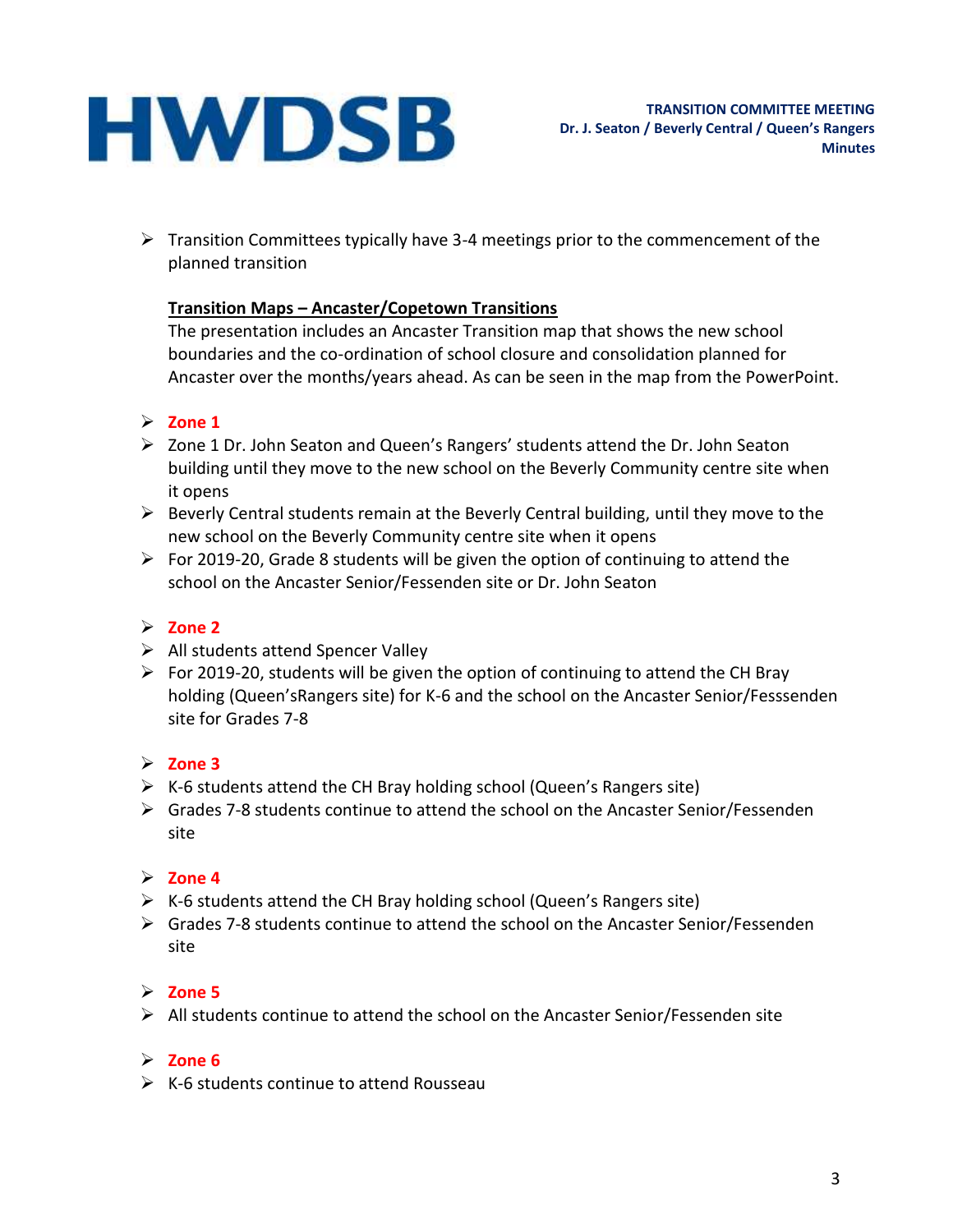➢ Grades 7-8 students continue to attend the school on the Ancaster Senior/Fessenden site

### **Build Update**

- The new school construction to consolidate Beverly Central and Dr. Seaton into a new elementary school is well underway. Typically, we communicate the opening of the school as being 12-16 months from the date construction begins
- With all construction projects, we see revised construction schedules based on site and weather conditions, general contractor delays or other factors, for example
- Currently the Board is waiting on a revised construction schedule from our General Contractor and a mid-school year opening remains our hope
- The Board will communicate with families if there are significant delays in the construction

# **Naming of Schools Process**

*The Naming of School process will begin under the following circumstance:*

- A new build due to growth
- Closure of two or more schools and consolidation into a new build
- Board approved motion

# **Mandate of the Naming Advisory Committee**

- The purpose of the Naming Advisory Committee is to meet and scrutinize the potential names submitted through public consultation (45 day period)
- Review current HWDSB schools' names
- Provide a report to the appropriate meeting of Trustees, listing up to (3) names for the school
- The Board sought public consultation through the media and HWDSB website using a survey that outlines the criteria requirements. Completion date for the survey was Friday March 22<sup>nd</sup> at 4:00 pm.

<https://www.surveymonkey.com/r/HWDSB2019SchoolNamingConsultations>

# **Naming Advisory Committee**

*The Naming Advisory Committee should consist of the following voting members:*

- (2) school Council representatives from any school in whole or in part affected by a name change or new school construction
- (2) Home and School Association representatives, where they may exist
- Representative from Hamilton Public Library and/or local historical society
- (1) teacher from each impacted school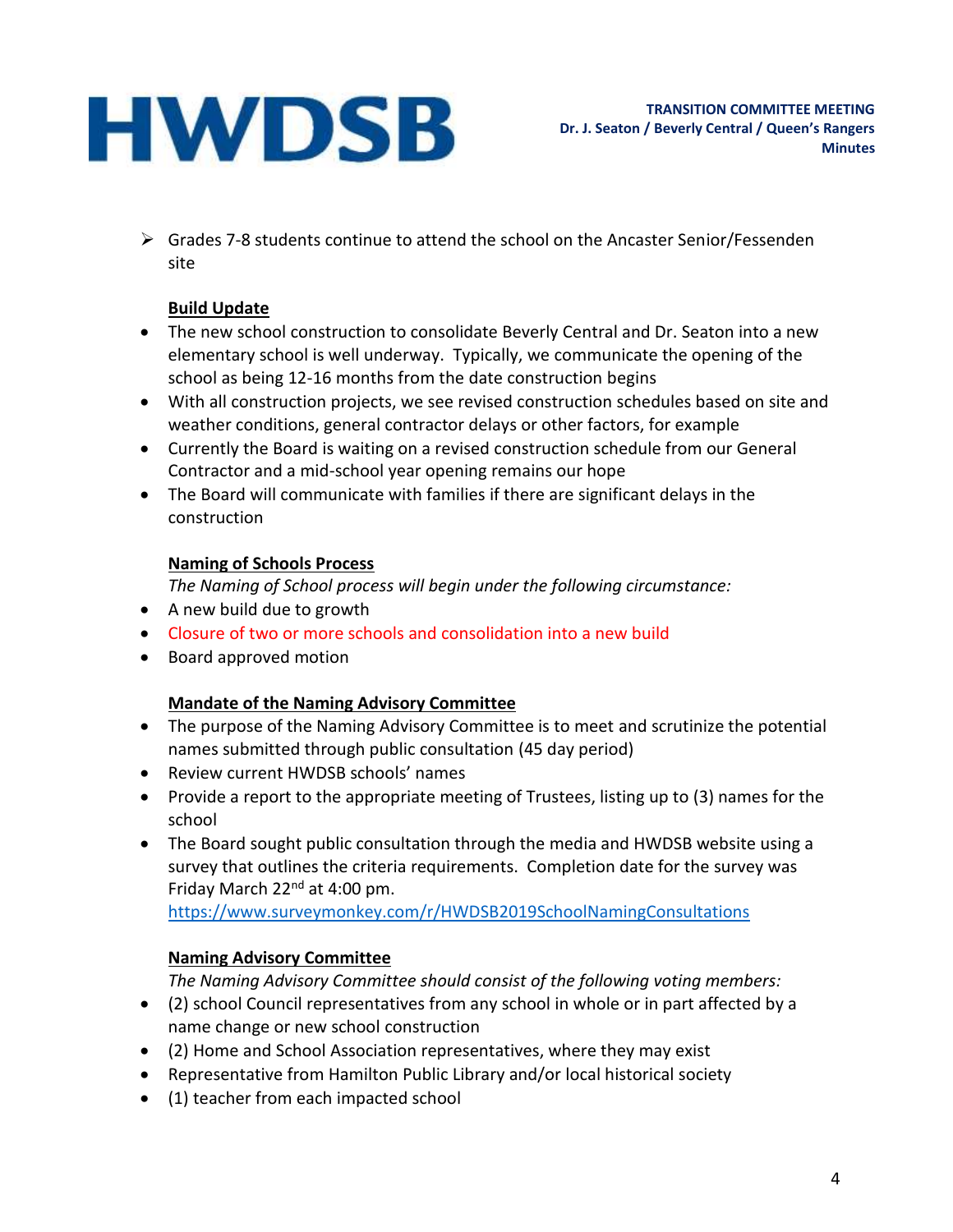- (2) student representatives (Grades 7-8)
- Community Representative (neighbourhood association, Business Improvement Area, etc.)

### **School Closing Ceremonies/Celebrations**

- Guidelines for School Closure Ceremonies for HWDSB, follows the Special Events Protocol
- *The Closing Ceremony and Celebration may be combined as this is a school based decision*

# **School Closing Ceremony:**

- This event would occur during the school day, involving various HWDSB staff *(as per Admin Memo SO 52:Special Events Protocol)*
- A school closure ceremony (full-school or grade assemblies) for Elementary schools should take place in the *last two weeks of June*
- *Students should play a major role in organizing this ceremony*
- Principals must include members of Executive Council, including the Director and Chair of the School Board and their school Trustee as part of the ceremony. Principals must refer to the Special Events Protocol in planning this event
- Member(s) of this committee should participate in this sub-group

# **School Closure Celebration:**

- This event would occur after school (and could be hosted in partnership with an alumni association, School Council and/or Home and School Association)
- Typically these celebrations should take place in *May/June*

### **Transportation**

- Parents will receive letters the first week of August
- Parents can begin to call HWSTS after June  $1<sup>st</sup>$ , if they have any specific transportation questions
- All students who qualify for transportation will receive yellow and black busing
- Elementary and Secondary letters are mailed to families at the same time

### **3. Small Group Activity for Feedback/Questions**

- The Dr. Seaton, Beverly Central and Queen's Rangers' representatives broke into their own groups to discuss items to be brought forward at the next Transition Committee meeting
- Following this activity, the Transition Committees came together and shared their priority lists of concerns with each other, including the gallery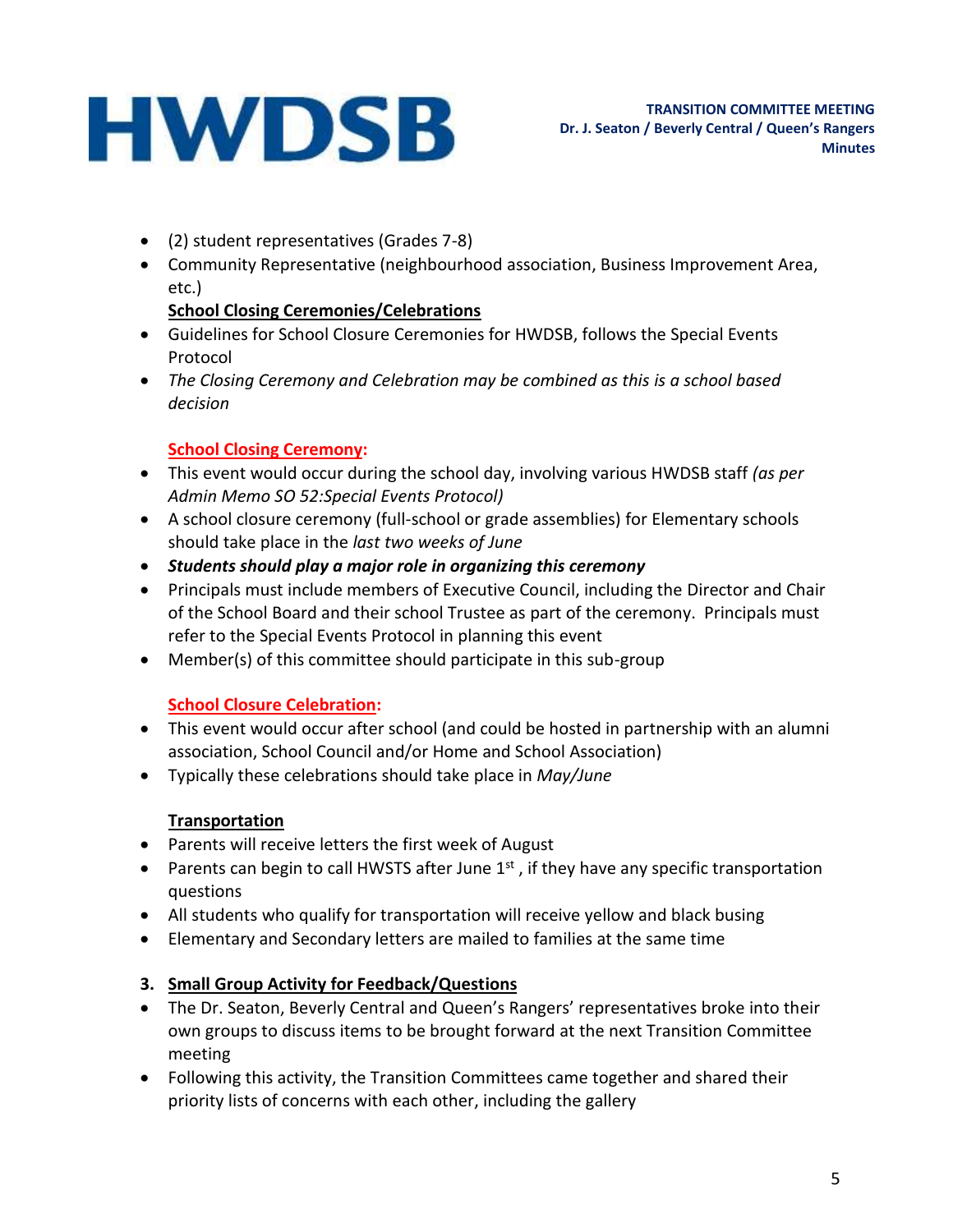### *Dr. J. Seaton Transition Committee*

- **Playdate:**
	- **-** Queen's Rangers' students to join
	- **-** Includes Grade 5's from Beverly Central
	- **-** Strive to keep a few Queen's Rangers' students together to reduce anxiety "during groupings"
	- **-** Queen's Rangers' staff to join that day
- **Fun Day:**
	- **-** Dr. Seaton Principal arrange a Fun Day in early June with the Queen's Rangers, Beverly Central and C.H. Bray's Administration to visit Dr. Seaton for their students to participate in a morning of fun to include a BBQ, cooperative games, and then return to their schools in the afternoon
- **Planned Activities in the Fall:**
	- **-** To include Ancaster Senior, so that students will have the opportunity to become familiar with Ancaster Senior teachers
- **Student Life:**
	- **-** As Dr. Seaton and Beverly Central currently participate in many shared activities, they are accustomed to welcoming students from other schools into their building
	- **-** arrange a Fun Day in early June with the Queen's Ranger's and C.H. Bray Administration
	- **-** Dr. Seaton will purposefully plan classes, being mindful of placing students so that they will have friends from their former school and have the opportunity to make new ones. Therefore, by the time students are moving to the new school, friendships will have already been established, as well as familiarity with the staff

#### *Beverly Central Transition Committee*

- **History:**
	- **-** Artifacts from Sheffield and Lynden (i.e. school bell) would like to be included in the new school
- **Parents:**
	- **-** Joint School Council Meetings
	- **-** Combined Bingo nights shared with schools
- **Teaching/Community Staff:**
	- **-** P.D. Days join staffs together
	- **-** Code 77 P.D. together with grade teams
	- **-** Opportunities for joint planning, etc.
	- **-** Combined social opportunities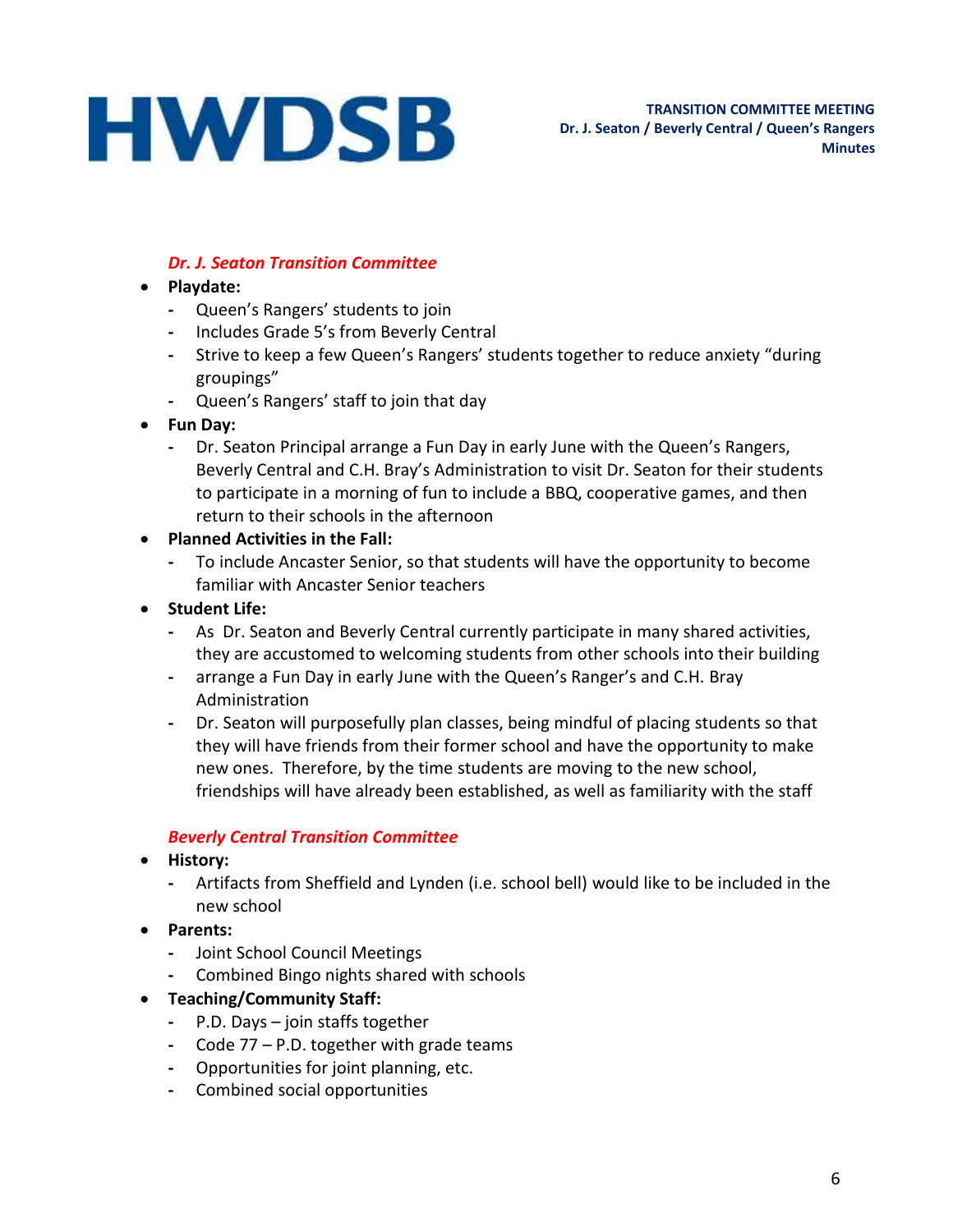- **Events for Building Community:**
	- **-** Playday in the Fall (Beverly Central/Queen's Rangers/Dr. Seaton)
	- **-** Pen Pals with classrooms
	- **-** Turkey Skate (primary primary)
	- **-** Joint field trips with grade teams

#### *Queen's Rangers Transition Committee*

- Visiting Dr. Seaton before attending school
- Class Building Queen Ranger's friends in same class to ease transition
- "Buddy System", getting students familiar with new school/new friends
- Scavenger Hunt (to become familiar with the building)
- Group activities
- Virtual Tour of building
- First visit Tour Buddies?
- Ancaster Senior
- Honour buildings
- Open House
- Create a map of Dr. Seaton school
- Pen Pal opportunities
- Wonder Buddies
- Share Fundraisers to form connections and familiar faces
- Lions Club

#### **Question & Answer**

#### **Q1. What if the new school is not ready by January?**

A1. Then we would not move. The opening date could be moved to September 2020 if not complete. The Board would continue with their past practice of committing to a move of only (2) times in the school year, otherwise bussing and start times would become complicated.

#### **Q2. Will the Bell times change?**

A2. No, not planning on changing the Bell Times at Dr. Seaton.

#### **Q3. How will Bell Times work with a January school opening, in regards to Transportation?**

A3. The Board is working with HWSTS to coordinate Bell Times during this transition period. Currently, Transportation is under critical review, investigating ways to maximize the buses/drivers, to minimize the strains that the provincial driver shortage is having upon our families and schools. As a result, HWSTS are examining Bell Times across the Board, as it is a key factor that directly impacts bus pickup/drop off, in order to avoid duplication and reduce student ride times. The Board is hoping for more provincial solutions and sharing of buses with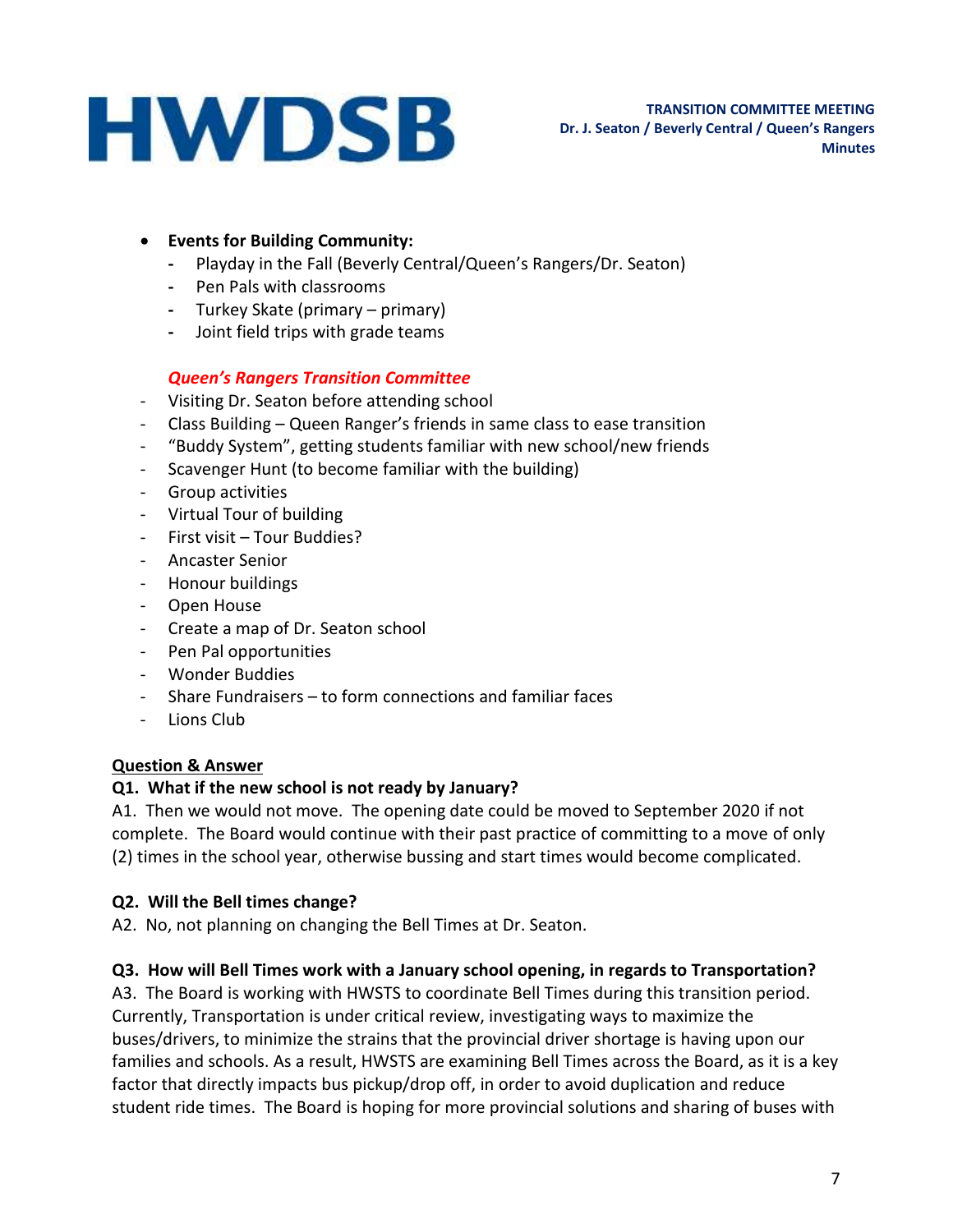other Boards. Understanding that this is a concern for parents to schedule their children's daycare, the Superintendent will request for earlier notification from Transportation, this will be a *'take-away' for further information item.*

### **Q4. With three schools amalgamating, how will staffing be determined?**

A4. Once the Administrator has been established, the Principal will the take the lead role in building a staffing model that will be reflected in the new school, as essentially the staff at the transition school will be the model used in the new school. Other determining factors include the Teachers' Collective Agreement, seniority and retirements. Student enrolment also plays a significant role, and consequently Queen's Ranger staffing process will be slightly delayed with having their students attending different transition schools.

**Q4. With all of the changes to Education within the Province, potentially there is the threat of a teacher strike in the fall? How will this affect the Transition Committees and their plans?** A4. Should a strike occur, members of the Transition Committee that are able to participate will review the planned activities and create alternative opportunities that will continue to promote the building of a new and inclusive school community.

**Q5. The history of each of the school communities is very important, and we do not want to lose their historic value. For example, each of our schools has a historical brass bell, and therefore is asking if the bells can be incorporated into the building of the new school?** A5. This will be a *'take-away' item for further information and follow up.*

# **Next steps**

- Michael Prendergast will provide Superintendent Jane Macpherson with the ' take away items' raised at this meeting for further follow up with the Board's Central Transition Committee
- For the upcoming meeting, the agenda will be comprised of the questions and areas of concerns presented tonight, and organized into categories for the Transition Committee to work through as a cohesive group for concrete planning
- Additional agenda items for the next meeting will include: construction updates; school Closing ceremony and school Closure Celebration dates
- In collaboration with the Superintendent and Chair/Trustee Alex Johnstone's calendars the upcoming Transition Committee meetings will be as follows:

# **Dr. Seaton/Beverly/Queens Rangers - at Dr. J. Seaton**

Transition Committee #2 - Tuesday April 2nd (5:30-6:30 pm) Transition Committee #3 -- Tuesday May 14th (5:30-6:30 pm)